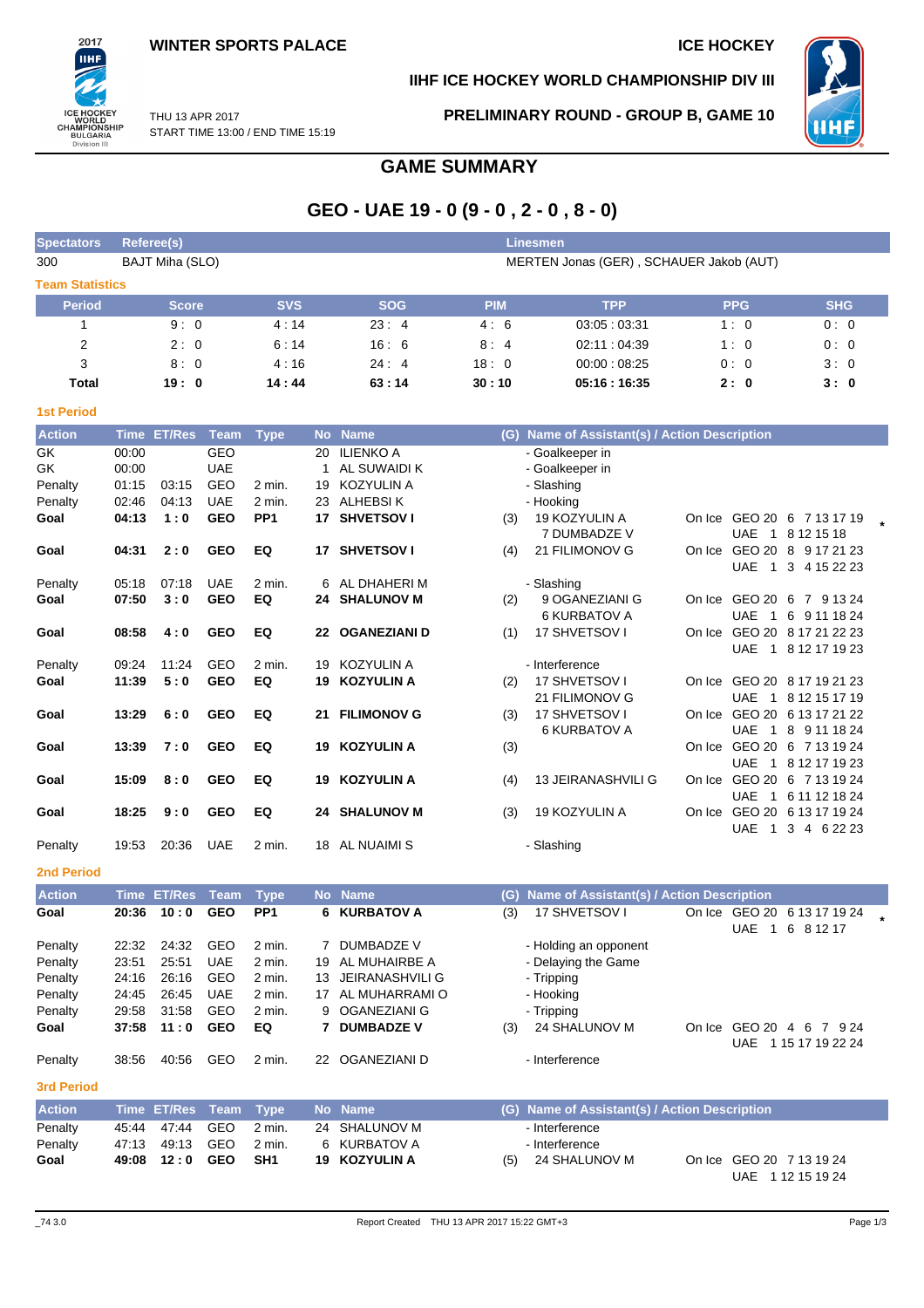### **WINTER SPORTS PALACE ICE HOCKEY**

START TIME 13:00 / END TIME 15:19

THU 13 APR 2017



### **IIHF ICE HOCKEY WORLD CHAMPIONSHIP DIV III**



**PRELIMINARY ROUND - GROUP B, GAME 10**

| <b>Action</b> | <b>Time</b> | <b>ET/Res</b> | Team       | <b>Type</b>        |    | No Name           | (G) | Name of Assistant(s) / Action Description |                                                 |
|---------------|-------------|---------------|------------|--------------------|----|-------------------|-----|-------------------------------------------|-------------------------------------------------|
| Goal          | 49:38       | 13:0          | <b>GEO</b> | EQ                 |    | 7 DUMBADZE V      | (4) | 6 KURBATOV A                              | On Ice GEO 20 6 7 13 19 24                      |
|               |             |               |            |                    |    |                   |     | 19 KOZYULIN A                             | <b>UAE</b><br>3<br>$\overline{1}$<br>4 9 17 23  |
| Goal          | 51:24       | 14:0          | <b>GEO</b> | EQ                 | 19 | <b>KOZYULIN A</b> | (6) | 6 KURBATOV A                              | GEO 20<br>-6<br>7 15 19 24<br>On Ice            |
|               |             |               |            |                    |    |                   |     | 7 DUMBADZE V                              | <b>UAE</b><br>6<br>$\overline{1}$<br>9 11 13 18 |
| Goal          | 52:57       | 15:0          | <b>GEO</b> | EQ                 |    | 6 KURBATOV A      | (4) | 17 SHVETSOV I                             | GEO 20<br>8 9 1 7 2 1<br>On Ice<br>6            |
|               |             |               |            |                    |    |                   |     |                                           | UAE 1 11 12 15 22 24                            |
| Penalty       | 54:09       | 56:09         | <b>GEO</b> | $2$ min.           | 24 | SHALUNOV M        |     | - Butt-Ending / Served by: 15 VEDYAPIN T  |                                                 |
| Penalty       | 54:09       | 58:09         | <b>GEO</b> | $2$ min.           | 24 | <b>SHALUNOV M</b> |     | - Butt-Ending                             |                                                 |
| Penalty       | 54:09       | 60:00         | <b>GEO</b> | $10 \text{ min}$ . | 24 | <b>SHALUNOV M</b> |     | - Misconduct                              |                                                 |
| Goal          | 54:53       | 16:0          | <b>GEO</b> | SH <sub>1</sub>    | 19 | <b>KOZYULIN A</b> | (7) |                                           | On Ice GEO 20 6 13 17 19                        |
|               |             |               |            |                    |    |                   |     |                                           | UAE 1<br>6 8 11 17 18                           |
| Goal          | 57:40       | 17:0          | <b>GEO</b> | SH <sub>1</sub>    | 19 | <b>KOZYULIN A</b> | (8) | 7 DUMBADZE V                              | GEO 20 7 13 19 23<br>On Ice                     |
|               |             |               |            |                    |    |                   |     |                                           | <b>UAE</b><br>3 11 17 23 24<br>$\overline{1}$   |
| Goal          | 59:07       | 18:0          | <b>GEO</b> | EQ                 | 19 | <b>KOZYULIN A</b> | (9) | 21 FILIMONOV G                            | GEO 20 6 7 17 19 21<br>On Ice                   |
|               |             |               |            |                    |    |                   |     |                                           | UAE<br>$\overline{1}$<br>6<br>8 9 1 2 1 8       |
| Goal          | 59:41       | 19:0          | <b>GEO</b> | EQ                 |    | 6 KURBATOV A      | (5) | 7 DUMBADZE V                              | GEO 20 6<br>7 17 19 21<br>On Ice                |
|               |             |               |            |                    |    |                   |     |                                           | <b>UAE</b><br>6 8 18 19<br>$\overline{1}$<br>4  |
| GK.           | 60:00       |               | <b>GEO</b> |                    |    |                   |     |                                           | 20 ILIENKO A - Goalkeeper out                   |
| GK            | 60:00       |               | <b>UAE</b> |                    |    |                   |     |                                           | 1 AL SUWAIDI K - Goalkeeper out                 |
|               |             |               |            |                    |    |                   |     |                                           |                                                 |

| (4) | 6 KURBATOV A                             | On Ice GEO 20 6 7 13 19 24      |
|-----|------------------------------------------|---------------------------------|
|     | <b>19 KOZYULIN A</b>                     | UAE 1 3 4 9 17 23               |
| (6) | <b>6 KURBATOV A</b>                      | On Ice GEO 20 6 7 15 19 24      |
|     | 7 DUMBADZE V                             | UAE 1 6 9 11 13 18              |
| (4) | 17 SHVETSOV I                            | On Ice GEO 20 6 8 9 17 21       |
|     |                                          | UAE 1 11 12 15 22 24            |
|     | - Butt-Ending / Served by: 15 VEDYAPIN T |                                 |
|     | - Butt-Ending                            |                                 |
|     | - Misconduct                             |                                 |
| (7) |                                          | On Ice GEO 20 6 13 17 19        |
|     |                                          | UAE 1 6 8 11 17 18              |
| (8) | 7 DUMBADZE V                             | On Ice GEO 20 7 13 19 23        |
|     |                                          | UAE 1 3 11 17 23 24             |
| (9) | 21 FILIMONOV G                           | On Ice GEO 20 6 7 17 19 21      |
|     |                                          | UAE.<br>1 6 8 9 12 18           |
| (5) | 7 DUMBADZE V                             | On Ice GEO 20 6 7 17 19 21      |
|     |                                          | UAE<br>1 4 6 8 18 19            |
|     |                                          | 20 ILIENKO A - Goalkeeper out   |
|     |                                          | 1 AL SUWAIDI K - Goalkeeper out |
|     |                                          |                                 |

#### **Goalkeeper Records**

**Team : GEO - Georgia Team : UAE - UA Emirates** 

|  |  | Team : UAE - UA Emirates |  |
|--|--|--------------------------|--|
|  |  |                          |  |

| No Name           | <b>SOG</b> | SVS. | <b>MIP</b> | No Name             | <b>SOG</b> | <b>SVS</b> | <b>MIP</b> |
|-------------------|------------|------|------------|---------------------|------------|------------|------------|
| 20 ILIENKO Andrei |            | 14   | 60:00      | 1 AL SUWAIDI Khaled |            | 44         | 60:00      |
| AMBROLAVA Kakha   |            |      |            | 20 AL DHAHERI Ahmed |            |            |            |

#### **Game Statistics**

ı

| Team : GEO (white) |                                        |                |    |             |                |          |          |         |        |                |                      |    |                        |             |
|--------------------|----------------------------------------|----------------|----|-------------|----------------|----------|----------|---------|--------|----------------|----------------------|----|------------------------|-------------|
|                    | <b>Head Coach: JEIRANASHVILI Gocha</b> |                |    |             |                |          |          |         |        |                | <b>Shots on Goal</b> |    |                        |             |
| <b>No Pos</b>      | <b>Name</b>                            | G              | A  | P           | <b>PIM</b>     | $FO+$    | FO-      | $FO+/-$ | FO%    |                | $\overline{2}$       | 3  | <b>TS</b><br><b>OT</b> | $+/-$       |
| 6 D                | <b>KURBATOV Artem</b>                  | 3              | 4  | 7           | 2              | 0        | $\Omega$ | 0       | 0.00   | 2              | 2                    | 3  | 7                      | $+12$       |
| 7 F                | DUMBADZE Vitali +C                     | 2              | 4  | 6           | 2              | 6        | 2        | 4       | 75.00  | 2              | 4                    | 3  | 9                      | $+10$       |
| D<br>13            | JEIRANASHVILI Giorgi                   | 0              |    |             | 2              | $\Omega$ |          | 0       | 0.00   | 3              |                      |    | 4                      | $+9$        |
| 19 F               | KOZYULIN Artem (BP)                    | 8              | 3  | 11          | 4              | 1        | 0        | 1       | 100.00 | 5              |                      |    | 13                     | $+11$       |
| 24 F               | <b>SHALUNOV Mikhail</b>                | $\overline{2}$ | 2  | 4           | 16             | 10       | 12       | $-2$    | 45.45  | 2              | $\overline{2}$       | 0  | 4                      | $+8$        |
| 8 D                | <b>GEPERIDZE Amiran</b>                | 0              | 0  | 0           | 0              | 0        | 0        | 0       | 0.00   | 2              | 2                    | 0  | 4                      | $+4$        |
| F<br>9             | OGANEZIANI Gia                         | 0              |    |             | $\overline{2}$ | 0        | $\Omega$ | 0       | 0.00   | 0              | $\mathbf 0$          | 0  | 0                      | $+4$        |
| 17 F               | SHVETSOV Ivan                          | $\overline{2}$ | 5  |             | 0              | 13       |          | 6       | 65.00  | 2              | 4                    | 4  | 10                     | $+9$        |
| 21 F               | <b>FILIMONOV Grigory</b>               |                | 3  | 4           | 0              | 0        | 0        | 0       | 0.00   | 3              | $\mathbf 0$          | 6  | 9                      | $+7$        |
| 23 D               | DAVITASHVILI Mikheil +A                | 0              | 0  | 0           | 0              | 0        | 0        | 0       | 0.00   | 0              | $\mathbf 0$          | 0  | 0                      | $+4$        |
| 4 F                | <b>GONGADZE Zaza</b>                   | 0              | 0  | 0           | 0              | 0        | 0        | 0       | 0.00   | 0              | 0                    | 0  | 0                      | $+1$        |
| 12 D               | <b>MINASIANI Davit</b>                 | 0              | 0  | $\mathbf 0$ | 0              | 0        | 0        | 0       | 0.00   | 0              | $\mathbf 0$          |    |                        | $\mathbf 0$ |
| 15 F               | <b>VEDYAPIN Temuri</b>                 | 0              | 0  | 0           | 0              | 0        | 0        | 0       | 0.00   | 0              | $\mathbf 0$          | 0  | 0                      | $+1$        |
| D<br>18            | TSOMAIA Revaz +A                       | 0              | 0  | 0           | 0              | 0        | 0        | 0       | 0.00   | 0              | 0                    | 0  | 0                      | $\mathbf 0$ |
| 22 F               | <b>OGANEZIANI Davit</b>                |                | 0  |             | $\overline{2}$ | 0        | 0        | 0       | 0.00   | $\overline{2}$ | $\mathbf 0$          | 0  | 2                      | $+2$        |
| 1 GK               | AMBROLAVA Kakha                        | 0              | 0  | 0           | 0              |          |          |         |        | 0              | 0                    | 0  | 0                      |             |
| 20 GK              | <b>ILIENKO Andrei</b>                  | 0              | 0  | 0           | 0              |          |          |         |        | 0              | 0                    | 0  | 0                      |             |
| Total              |                                        | 19             | 23 | 42          | 30             | 30       | 21       | 9       | 58.82  | 23             | 16                   | 24 | 63                     |             |

| <b>Feam : UAE (red)</b> |                                     |    |          |          |            |        |     |         |       |          |          |                      |           |       |
|-------------------------|-------------------------------------|----|----------|----------|------------|--------|-----|---------|-------|----------|----------|----------------------|-----------|-------|
|                         | <b>Head Coach: FAGERSTROM Matti</b> |    |          |          |            |        |     |         |       |          |          | <b>Shots on Goal</b> |           |       |
| <b>No Pos</b>           | <b>Name</b>                         | G. |          | P        | <b>PIM</b> | $FO+7$ | FO- | $FO+/-$ | FO%   |          | $2^+$    | רס                   | <b>TS</b> | $+/-$ |
| 6 D                     | AL DHAHERI Mohammed                 | 0  | 0        | 0        | 2          |        | 2   | $-2$    | 0.00  | 0        | 2        | 2                    | 4         | -7    |
| 9 F                     | AL SHAMSI Omar +C                   | 0  | 0        | 0        |            | 5      | 4   |         | 55.56 | 2        |          |                      | 3         | -5    |
| 11 F                    | AL MAZROUEI Ali                     | 0  | $\Omega$ | $\Omega$ | 0          | 0      | 0   | 0       | 0.00  | 0        | $\Omega$ | $\Omega$             | 0         | -7    |
| 13 D                    | AL SHAMSI Turki                     | 0  | $\Omega$ | $\Omega$ | 0          | 0      | 0   | 0       | 0.00  | 0        | $\Omega$ | $\Omega$             | 0         | -1    |
| 18 F                    | AL NUAIMI Saeed                     | 0  | $\Omega$ | 0        | 2          | 3      | 5   | $-2$    | 37.50 | 1        | っ        |                      | 4         | -7    |
| 8 F                     | AL YAFEAI Salem                     | 0  | $\Omega$ | $\Omega$ |            | 3      |     | 2       | 75.00 |          | $\Omega$ | $\Omega$             |           | -7    |
| 12 F                    | AL BLOOSHI Faisal                   | 0  | $\Omega$ | 0        |            | 6      | 4   | 2       | 60.00 | $\Omega$ |          |                      | 2         | -7    |
| 17 F                    | AL MUHARRAMI Obaid (BP)             | 0  | 0        | 0        | 2          | 0      |     | 0       | 0.00  | 0        | 0        | 0                    | $\Omega$  | -7    |